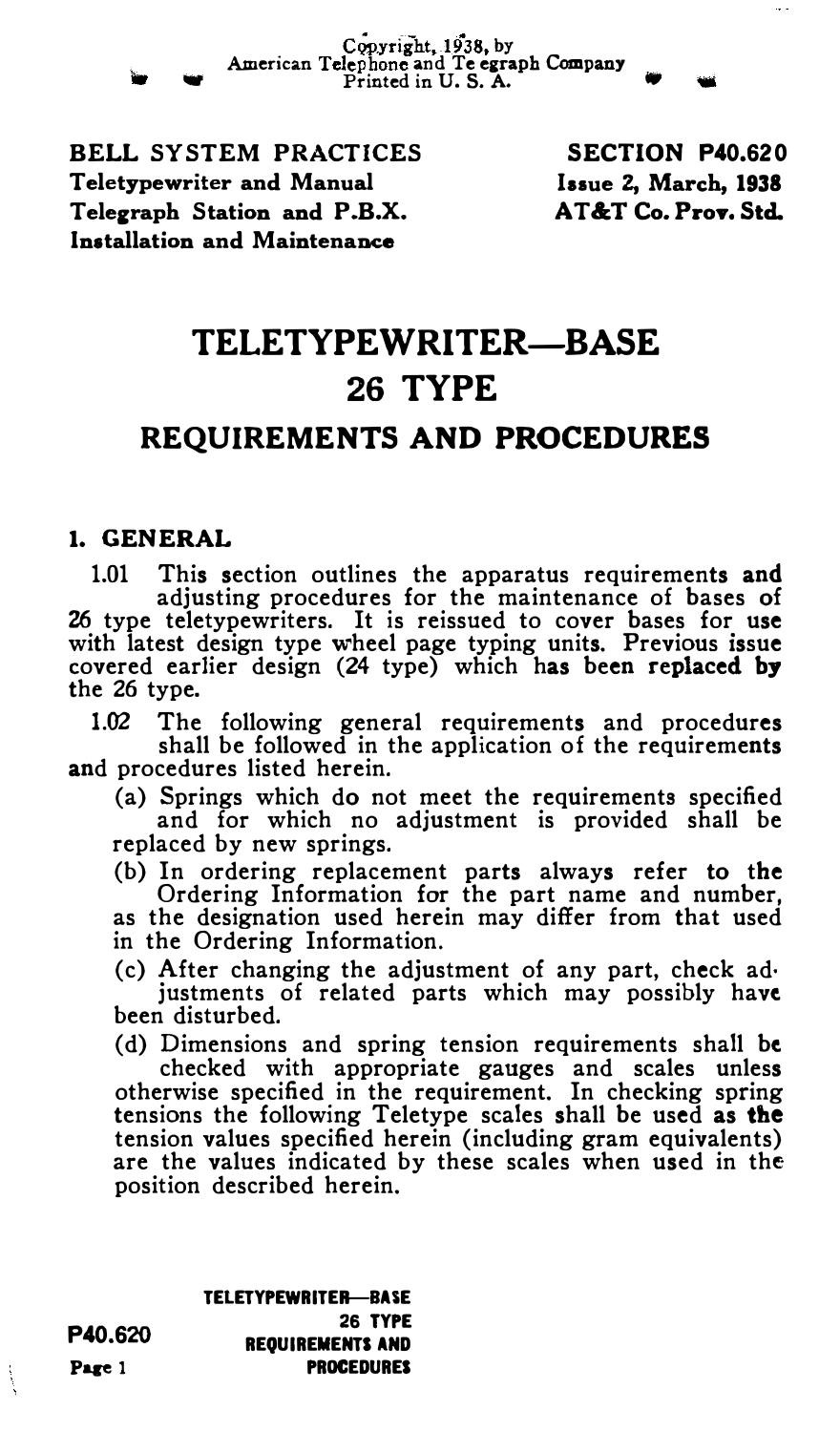| When Max. Spec.<br>Tension Is   | Teletype<br><b>Scale</b><br>to Be Used |
|---------------------------------|----------------------------------------|
| Up to $8$ ozs.                  | 138-55                                 |
| Above $8$ ozs. up to $32$ ozs.  | 138-58                                 |
| Above $32$ ozs. up to $64$ ozs. | 82711                                  |
| Above 4 lbs. up to 12 lbs.      | 4841                                   |
| Above 12 lbs. up to 25 lbs.     | 2727                                   |

(e) Before attempting to readjust any part which is held by clamping screws, mounting screws, or locknuts, be sure to loosen the locking device. After readjusting is completed be sure to reset locking device.

 $(1)$  If any part is dismantled to facilitate checking or making an adjustment, be sure to reassemble dismantled part after the checking or readjustment is completed.

#### z. CLEANING

2.01 If necessary, bases shall be cleaned in accordance with the general section P30.010 covering Oeaning Teletypewriter Apparatus.

### 3. LUBRICATION

3.01 Bases shall be lubricated in accordance with Section P40.601 covering Lubrication of 26 Type Teletypewriters.

#### 4. REQUIREMENTS AND PROCEDURES

 $4.01$  Lock loop spring shall have a tension of Min. 4 ozs. (115 gms.), Max. 5 ozs. (140 gms.) measured as in Fig. 1 when lock loop roller is on low part of its cam.

4.02 Locking levers shall travel equally on either side of lock loop blade, as gauged by eye, when "Letters" and "Blank" key levers are depressed alternately and shall clear contact levers by not more than .010" as in Fig. 1 when locking levers are on left side of lock loop, contact levers are on high part of their cams, and play in locking levers is taken up to make clearance a minimum.

(a) To adjust, reposition locking lever bracket to obtain equal travel and add or remove shims under bracket to increase or decrease clearance.

 $\bullet$   $\bullet$   $\bullet$   $\bullet$   $\bullet$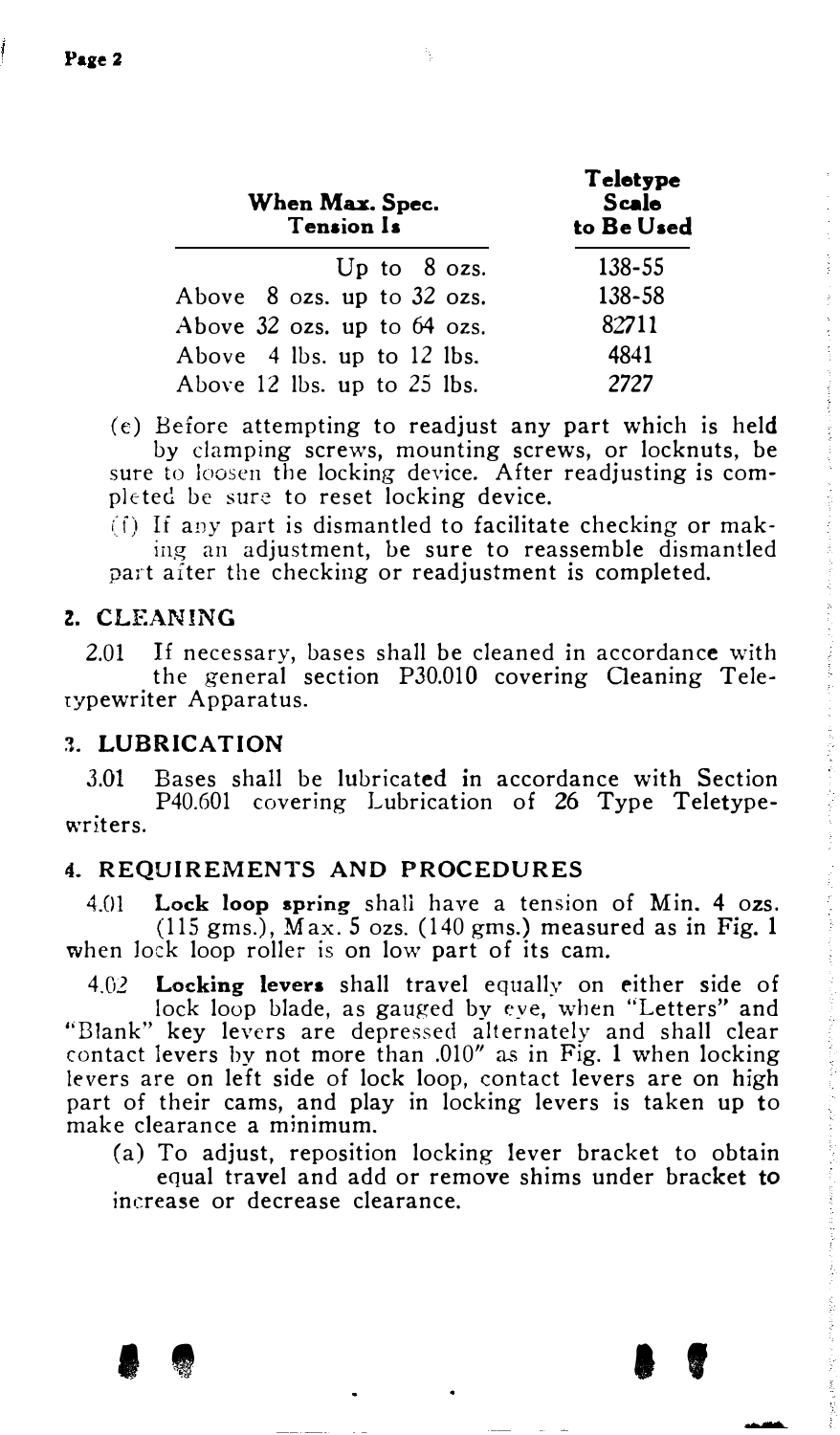

.. -- .. ..

4.03 Lock loop shall clear locking levers by Min. .008", when cam shaft clutch is disengaged and lock loop is pressed downward until horizontal caming surfaces of clutch driven member and its throw-out lever are engaged. If roller has adjustable pivot stud, clearance shall not be greater than .015".

- (a) To adjust, reposition lock loop roller pivot stud if adjustable otherwise replace lock loop.
- 4.04 Sending contact springs shall meet the following requirements:
	- (a) Gap between contacts shall be Min.  $.020$ ", Max.  $.025$ ", as in Fig. 1, when the corresponding contact lever is on high part of cam.

(1) To adjust, bend short contact spring as follows: to increase gap, place small end of 72003 tool between long and short contact springs with straight side against long spring adjacent to pileup insulator and twist tool counterclockwise; to decrease gap, press end of 72003 tool against short spring adjacent to insulator.

(b) Pressure between contacts shall be Min. 4-1/2 ozs. (130 gms.), Max. 5-1/2 ozs. (155 gms.) measured as in Fig. 2 as contacts open when corresponding contact lever is on low part of cam.

TELETYPEWRITER-BASE 26 TYPE REQUIREMENTS AND PROCEDURE

P40.620 Pare 3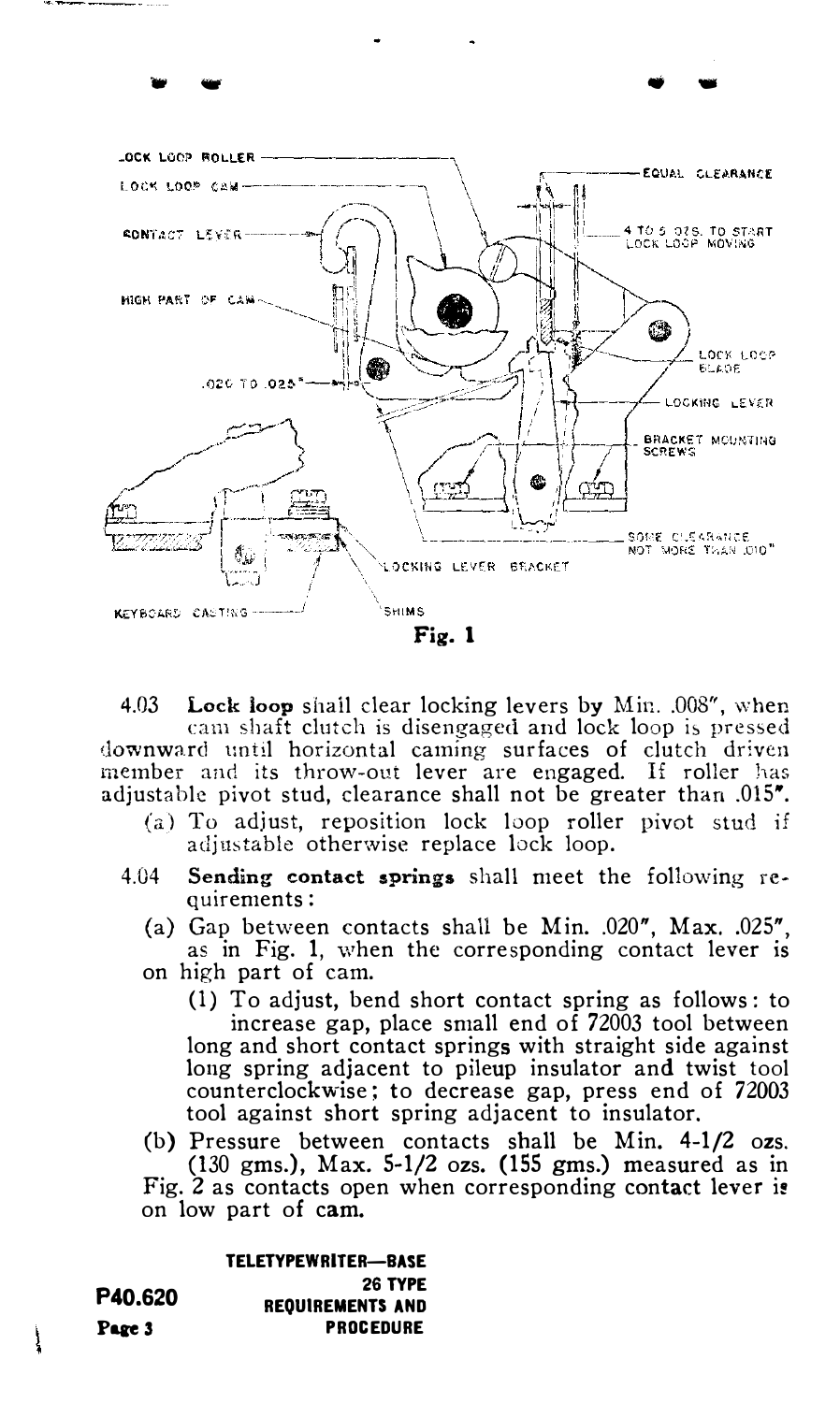(1) To adjust, bend long contact spring as follows: to decrease pressure, place small end of 72003 tool between long and short contact springs with straight side against short spring adjacent to pileup insulator and twist clockwise; to increase pressure, press end of 72003 tool against long spring adjacent to insulator, using contact lever bracket as a fulcrum.



Fig. 2

4.05 Clutch spring shall have a tension of Min. 9 ozs. (255 gms.), Max. 12 ozs. (340 gms.) measured as in Fig. 3 as the clutch teeth start to separate when clutch throw-out lever is held clear of the driven clutch member.



4.06 Clutch teeth shall clear each other by Min. .005", Max. .015" as in Fig. 4, when clutch is fully disengaged manually.

I l' I t

(a) To adjust, add or remove shims between clutch throwout lever post and the bracket.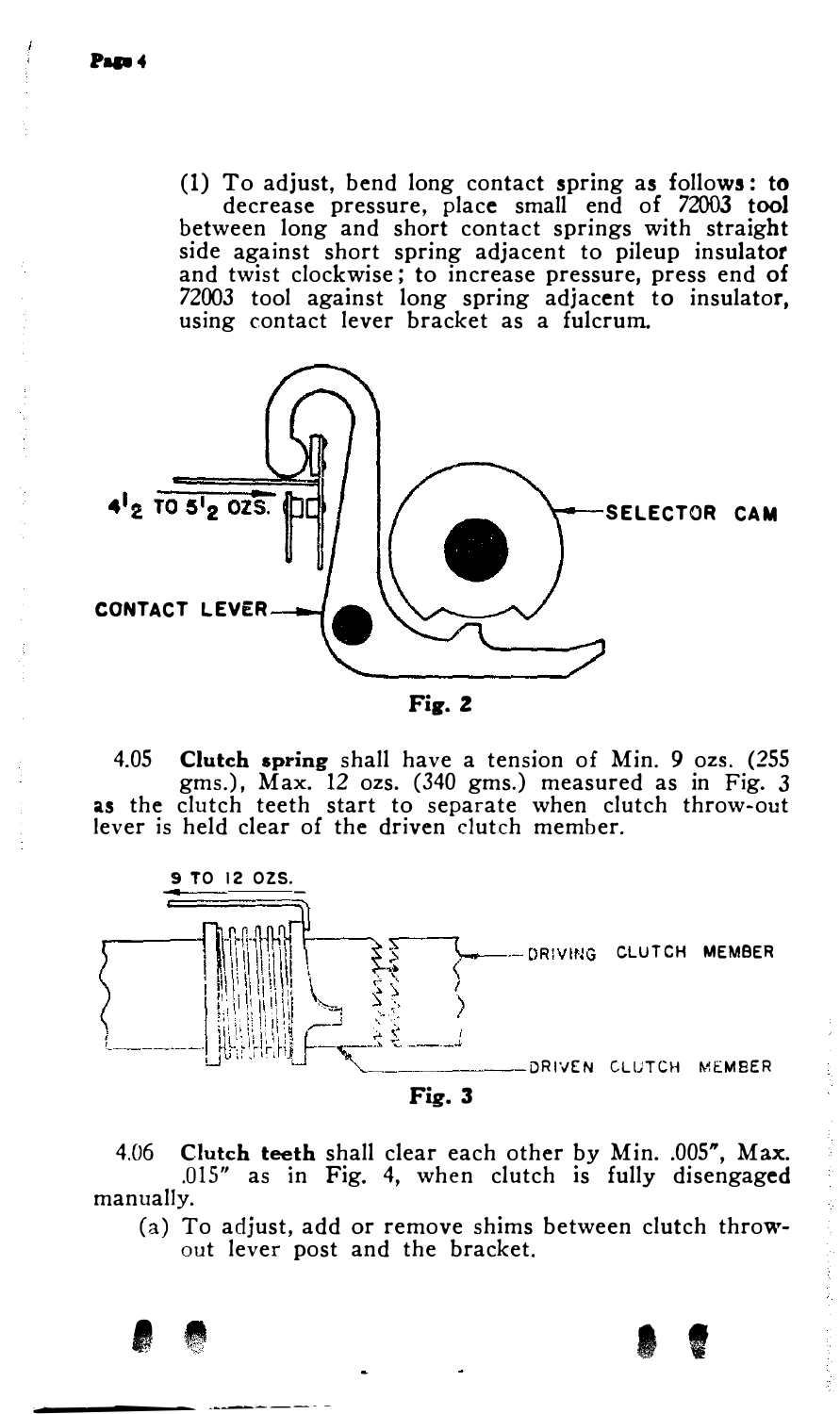

-

Fig. 4

4.07 Selector bars shall be located so that inclined surfaces of the front selector bar saw teeth shall clear the lower edges of the undepressed key levers by Min. .010", Max. . 030" as in Fig. 5 when "B" key lever is depressed. Check at least two key levers near each side of keyboard.

(a) To adjust, use shims between the right and left selector bar brackets and the base casting.

Note: Normally there should be one No. 3458 shim and five No. 93737 shims at these points.



PROCEDURES

Page 5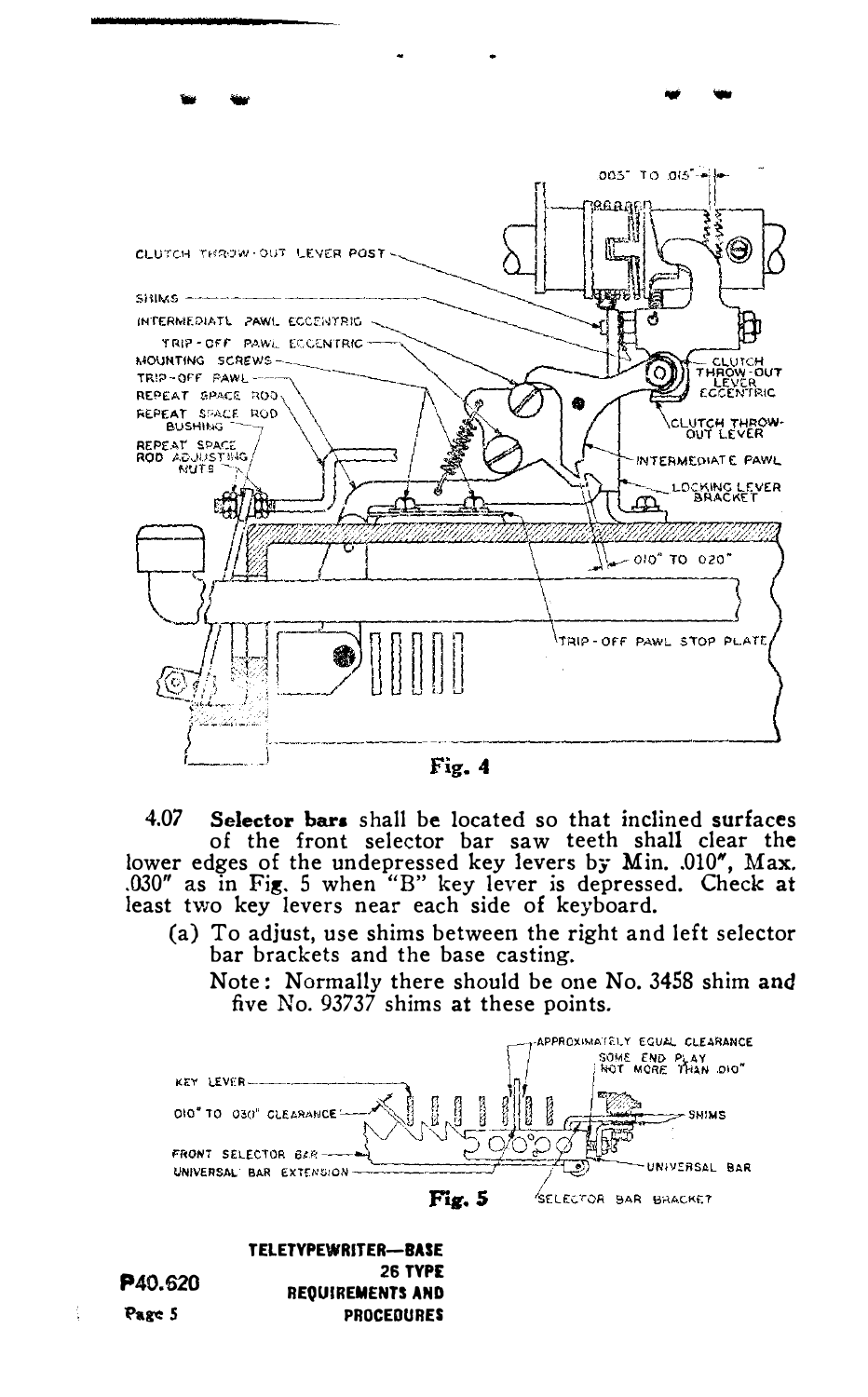$\bigg\}$ 

#### Note: Remove keyboard base plate.

4.08 Universal bar shall be within .004" of touching the nearest keylever and the trip-off pawl shall be within .004" of touching its stop plate when the keyboard clutch is disengaged and the "line feed", "letters" and "M" keylevers are depressed simultaneously with an "R" wrench. Check also when "figures", "Z" and "X" keylevers are depressed simultaneously with an "R" wrench.

(a) To adjust, reposition trip-off pawl stop plate. If necessary use shims between universal bar brackets and selector bar brackets. Check 4.10 to 4.13 inclusive.

Note: Normally there should be one No. 3458 shim and four No. 93737 shims at these points.

4.09 Universal bar shall have not more than .010" end play and shall be located so that its extension is centered between the "P" and "Carriage Return" key levers as in Fig. 5 and the trip-off pawl clears the sides of the stop plate mounting screws and the locking lever bracket when the trip-off pawl is operated by depressing any key lever. Gauge by eye.

(a) To adjust, reposition universal bar pivot screws.

#### Note: Reassemble keyboard base plate.

4.10 **Intermediate pawl** shall clear trip-off pawl by Min. . 010", Max. .020" as in Fig. 4 when intermediate pawl is held against its eccentric and the "letters", "line feed" and "M" key levers are depressed simultaneously with an "'R" wrench.

(a) To adjust, move trip-off pawl stop plate to rear, posi-

tion trip-off pawl eccentric so that center of eccentric head is to rear of screw body with the screw-driver slot lined up with the center of the intermediate lever pivot screw, and reposition the intermediate pawl eccentric keeping the center of eccentric head to front of screw body.

4.11 Intermediate pawl shall have no play between clutch throw-out lever and intermediate pawl eccentric, gauged by eye and feel, when throw-out lever is resting on low parts of clutch driven member.

- (a) To adjust, reposition clutch throw-out lever eccentric.
	- Note: Clutch throw-out lever eccentric should be assembled with head on left side of intermediate pawl viewed from front of keyboard.

4.12 Trip-off pawl shall clear intermediate pawl by not more than .004", as in Fig. 6, when clutch throw-out lever is held against the high surface of the clutch driven member, clutch throw-out lever eccentric is held against clutch throwout lever and any key lever is depressed.

I I I I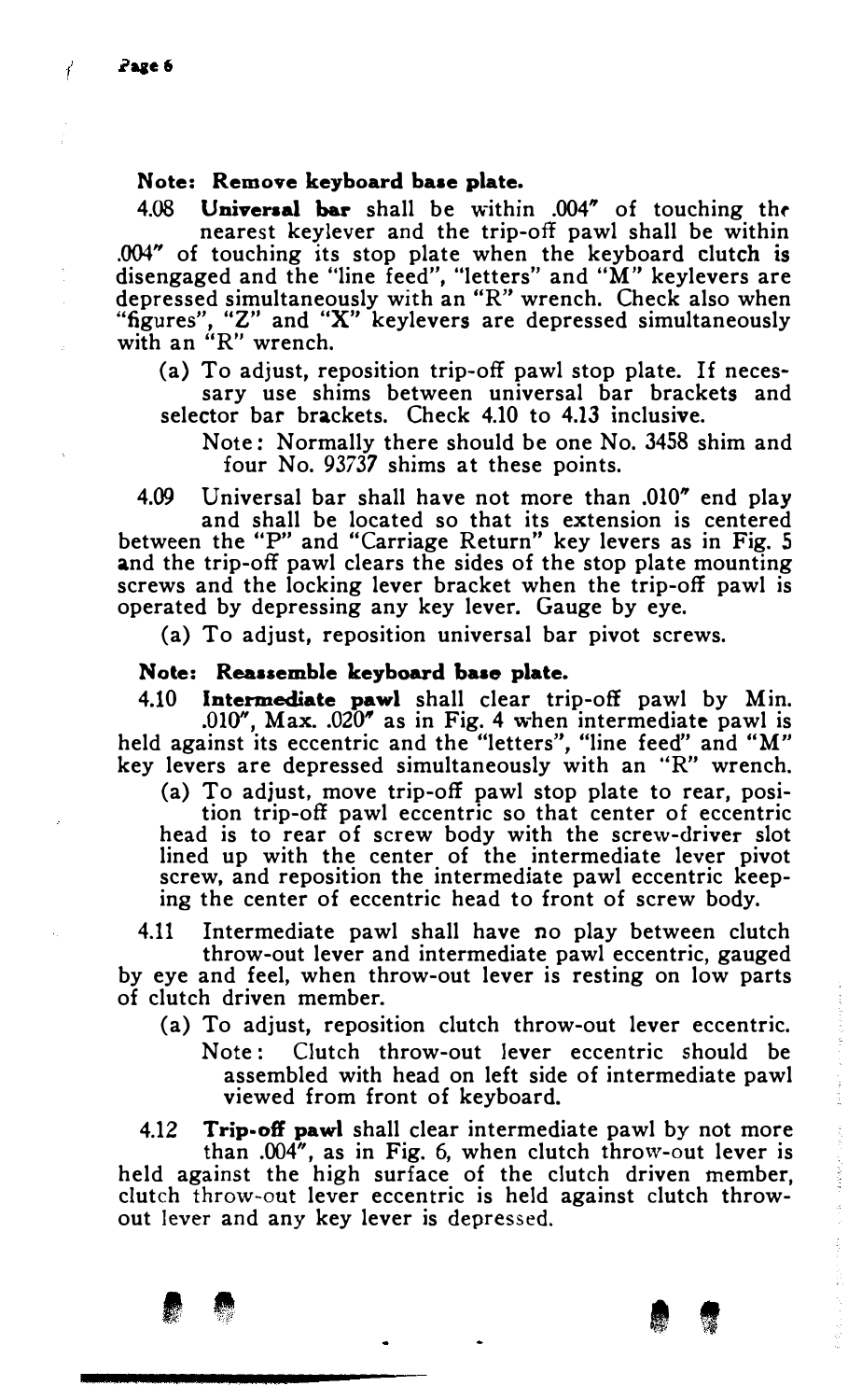(a) To adjust, reposition trip-off pawl eccentric. Note: Center of eccentric head shall be swung to rear rather than to the front of the screw body.

. ... . ...



4.13 Trip-off pawl shall be within .004" of touching its stop plate and the universal bar shall be within .004" of touching the nearest keylever when the keyboard clutch is disengaged and the "letters," "line feed" and "M" key levers are depressed simultaneously with an "R" wrench.

(a) To adjust, reposition trip-off pawl stop plate.

4.14 Clutch throw-out lever spring shall have a tension of Min. 1-1/2 ozs. (45 gms.), Max. 2-1/2 ozs. (70 gms.) measured on clutch throw-out lever just above spring hole as lever starts to move from low part of driven clutch member when the clutch teeth are engaged and intermediate pawl is held against its eccentric.

4.15 Trip-off pawl spring shall have a tension of Min. 2-3/4 oz. (80 gms.), Max. 3-3/4 ozs. (105 gms.) measured as in Fig. 7 when stretched to position length.



Fig. 7

TELETYPEWRITER-BASE 26 TYPE REQUIREMENTS AND PROCEDURES

P40.620 Page 7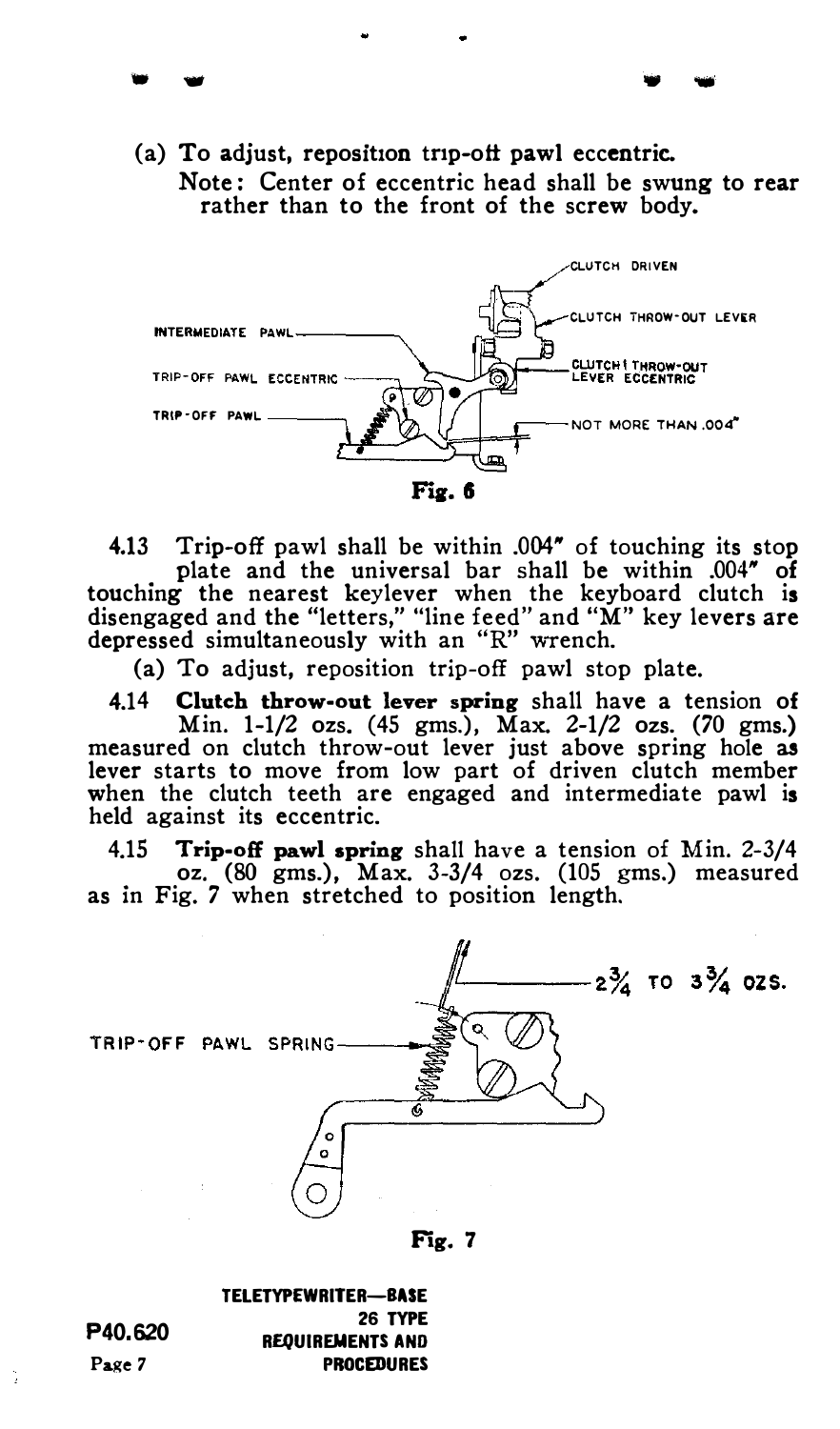4.16 Transmitting cam sleeve shall have end play not to exceed .002" as in Fig. 8.

(a) To adjust, reposition rear bearing bushing.





4.17 Key Lever Springs: Spread at ends of key lever springs and spacer lever spring shall be 1-3/16" and 1-15/16", as in Fig. 9 when springs are removed from keyboard.

(a) To adjust, bend springs.



KEY LEVER SPRING SPACER KEY LEVER SPRING Fig. 9

4.18 Clutch throw-out lever shall clear high part of its cam on the driven clutch member by Min. .010", Max. .020" when space bar is fully depressed by applying pressure at approximately its center.

(a) To adjust, reposition repeat space rod making certain that the bushing has end play not to exceed .002" between adjusting nuts.

4.19 Repeat space rod shall clear transmitting shaft rear bracket by not more than .008" and the front face of the rods bracket shall be parallel to rear surface of trans-

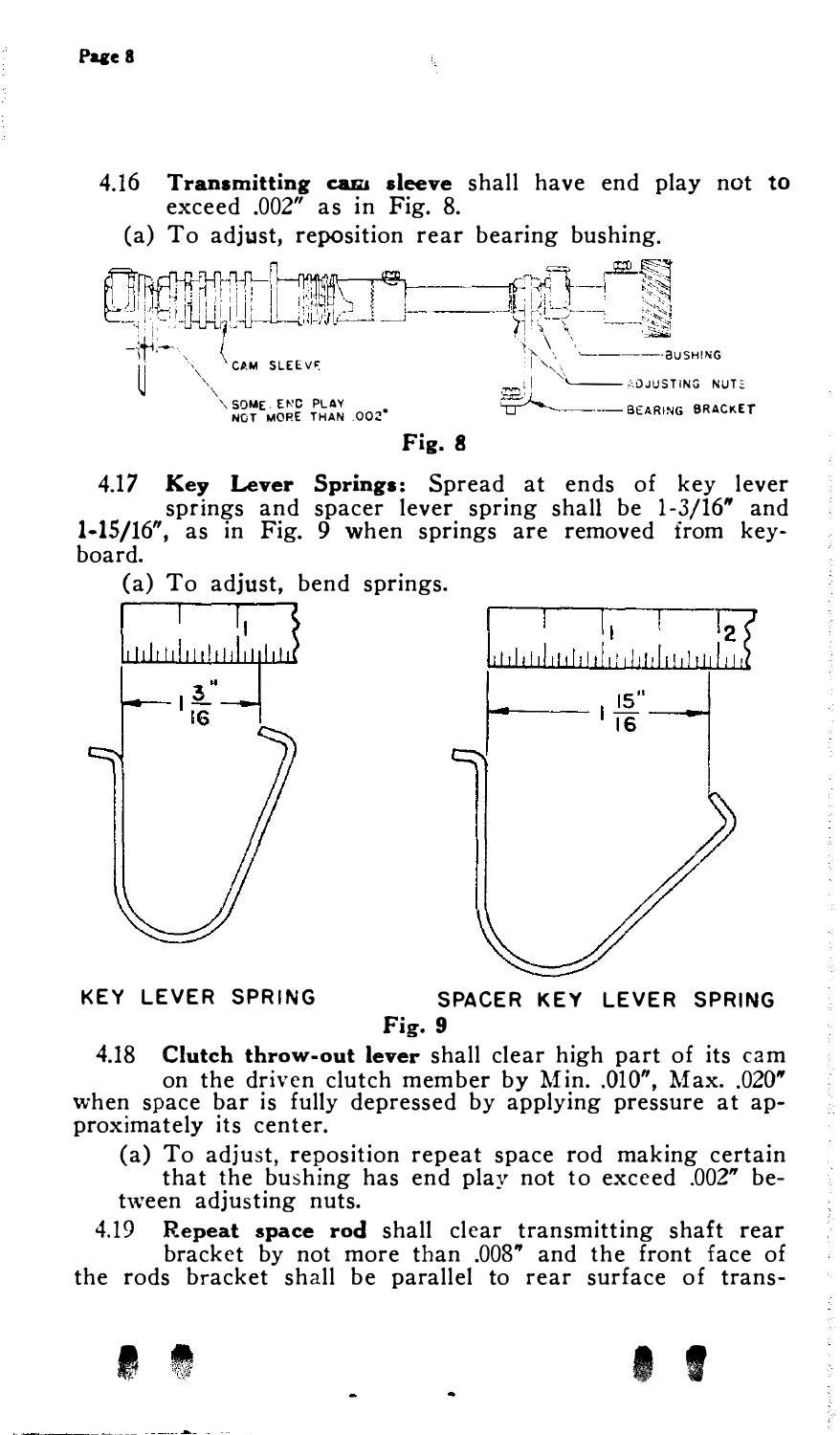mitting shaft rear bracket as in Fig. 10, when space bar is fully depressed.

... w ... w ... w ... w ... w ... w ... w ... w ... w ... w ... w ... w ... w ... w ... w ... w ... w ... w ..

(a) To adjust, reposition repeat space rod bracket.



Fig. 10

4.20 Repeat apace rod spring shall have a tension of Min. <sup>1</sup>oz. (28 gms.), Max. 2 ozs. (56 gms.) measured as in Fig. 10.<br>421 In

Intermediate shaft driving gear and transmitting shaft gear shall run with minimum backlash without bind throughout a complete revolution of intermediate shaft gear.

(a) To adjust, reposition intermediate shaft driving gear stud.

4.22 Typing unit main shaft gear and the base intermediate shaft driven (upper) gear shall run with minimum backlash without bind throughout a complete revolution of the main shaft gear.



4.23 Break-lock contact operating lever shall clear its latch by Min. .015", Max. .025", as in Fig. 11, when "Letters" key lever is depressed and operating lever is just opposite shoulder on latch.

(a) To adjust, reposition break-lock release lever on "Let  $\cdot$ ters" key lever.

| P40.620 | <b>TELETYPEWRITER—BASE</b> |
|---------|----------------------------|
|         | 26 TYPE                    |
| Page 9  | <b>REOUIREMENTS AND</b>    |
| 9 Pages | <b>PROCEDURES</b>          |